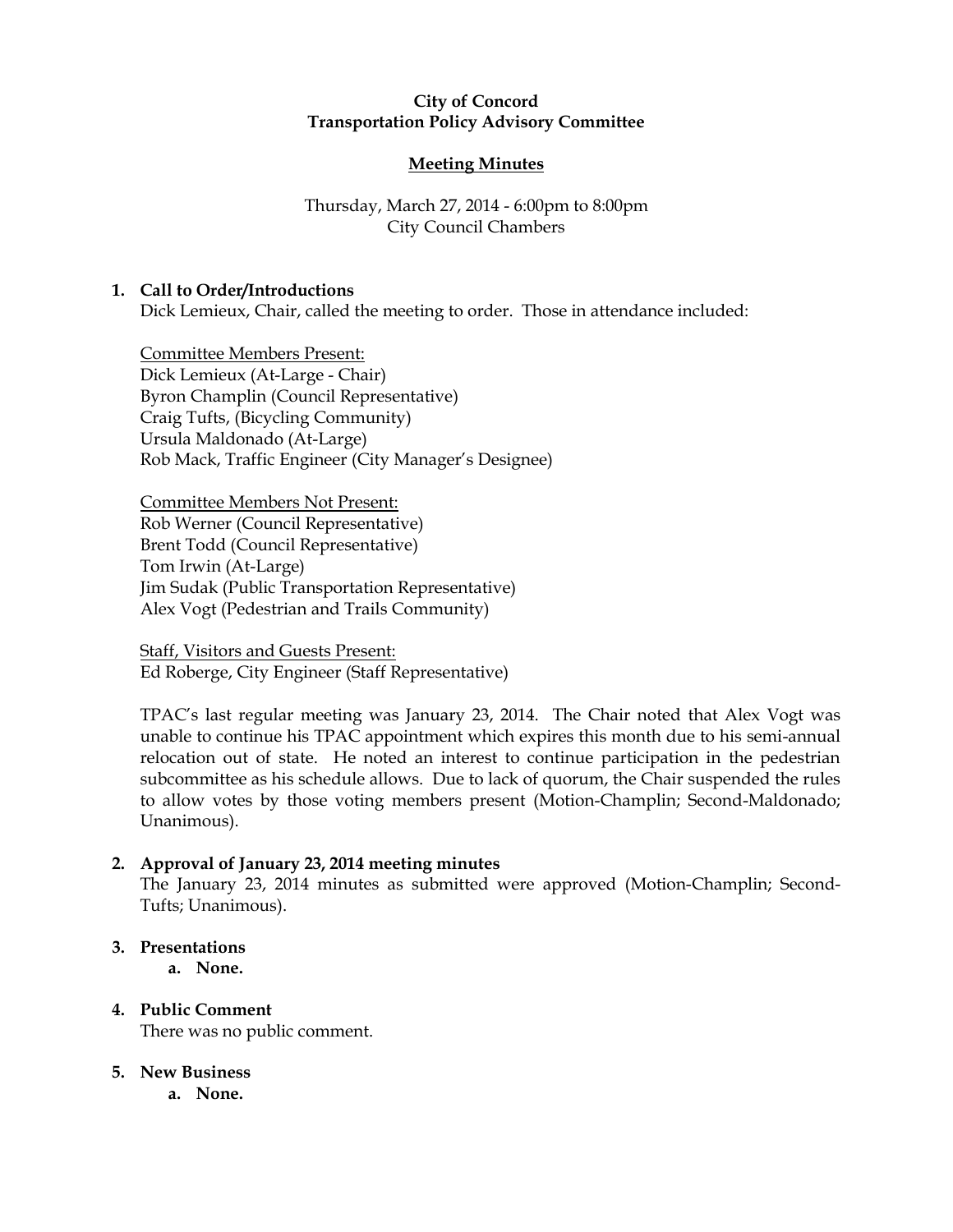## **6. Consent Reports**

**a. Approval of Subcommittee Minutes (Pedestrian, Bicycle, Public Transit, and Traffic Operations)**

The following subcommittee minutes were reviewed and accepted by unanimous consent: Joint Bicycle/Pedestrian – January 6, 2014 and February 3, 2014; Public Transportation – January 7, 2014; and Traffic Operations – January 21, 2014 and February 18, 2014.

### **b. Review of CAT Mid-Year Progress Report (July-December 2013)**

The CAT Mid-Year Progress Report (July-December 2013) was approved as submitted (Motion-Maldonado; Second-Champlin; Unanimous).

### **7. City Council meeting update**

At its February 10, 2014 meeting, City Council: approved the Loudon Road lane-conversion project; accepted the TPAC Accomplishments report; and accepted the TOC report on a stop sign request on Governor's Way. At its March 10, 2014 meeting, City Council accepted TOC's report on the Regional/Chenell intersection with recommendation to retain the current two-way stop sign control until intersection improvements programmed under CIP 541 are implemented.

- **8. TPAC Referrals from City Council, Staff and Chair**
	- **a. None.**

### **9. Status report on subcommittees**

**a. Pedestrian Committee, Ursula Maldonado**

Ursula Maldonado noted that TPAC-Ped met jointly with TPAC-Bike in March. Walking access to the Friendly Kitchen was discussed in light of poor winter sidewalk maintenance along I-393/S. Commercial Street, and private fencing being erected along the rail corridor north of Storrs St. Members discussed the city's pending purchase of the Tunis property north of Storrs Street along the railroad tracks and near the former Agway property. This could present options for future public walking access. Snow cleanup on sidewalks was also discussed, including the potential for a revised state law that might require homeowners to shovel sidewalks along their frontage. Development of a Pedestrian Master Plan was also discussed including how it might be structured.

### **b. Bike Committee, Craig Tufts**

Craig Tufts reported that TPAC-Bike met jointly with TPAC-Ped in March and began working on the renewal application for the city's Bicycle Friendly Community recognition which is due in September. New priorities and initiatives related to bicycling in the city need to be summarized. TPAC members discussed the potential need for public outreach to expand on a nationally-growing mindset that is less focused on the 'need to drive' versus taking the opportunity to walk or bike.

### **c. Public Transit Committee, Dick Lemieux**

Dick Lemieux noted that the TPAC-PT subcommittee discussed a proposal from the Penacook Village Association to include a CAT service stop at the Penacook Community Center on Dolphin Street. Contributing to the discussion were residents of Briar Pipes who would welcome such a change as it would increase their access to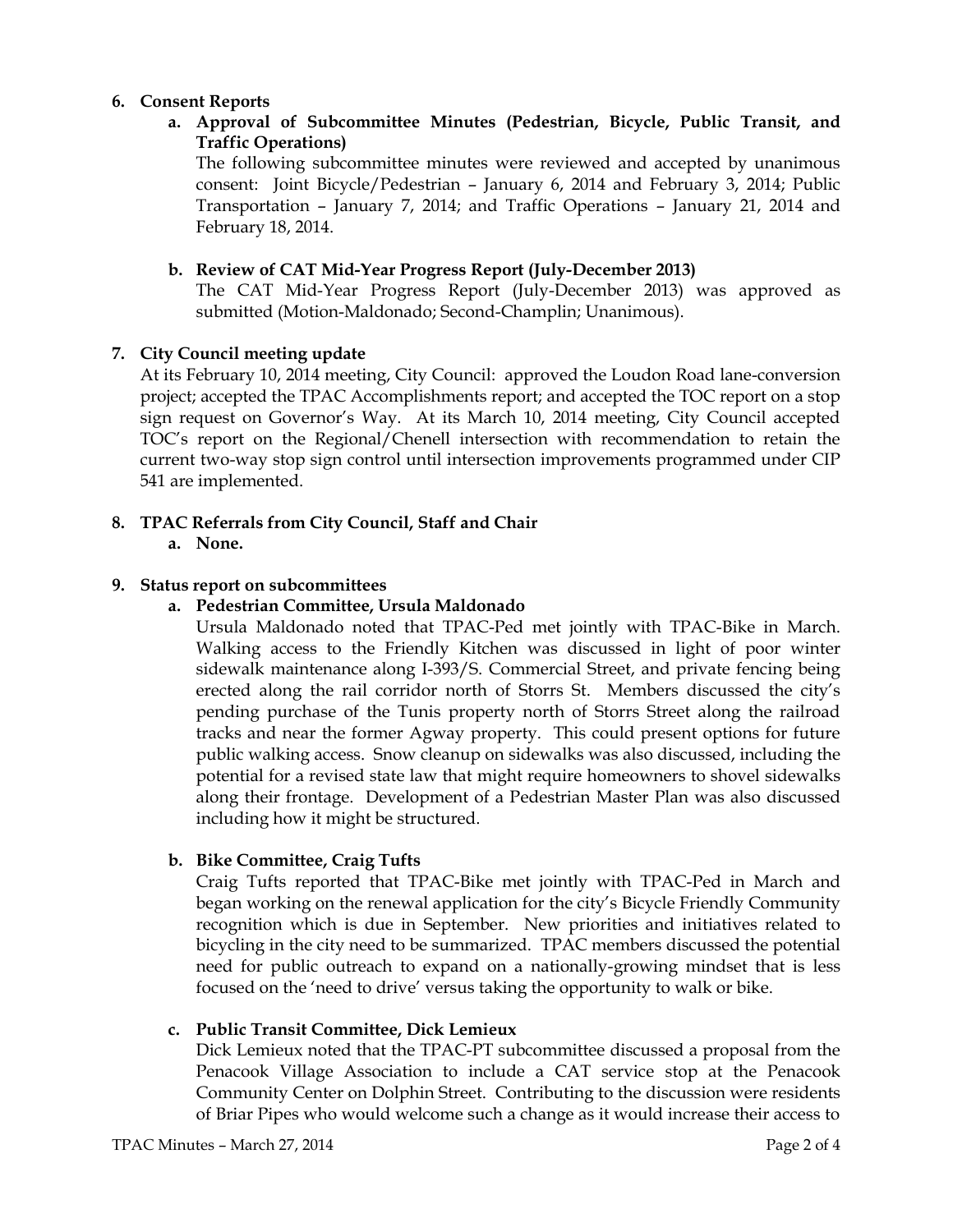activities available at the community center. CAT and CNHRPC staff are testing some variations in the Penacook Route that might accomplish this.

### **d. Traffic Operations Committee, Rob Mack**

Rob Mack reported that TOC met on March 18 and discussed updating posted speed limits on Old Loudon Road. The road is currently posted 35 mph, but the area is within the Urban Compact and should be 30 mph by statute. TOC is recommending correcting the speeds here to 30 mph, subject to Council acceptance of the recommendation. TOC also discussed a commuter's request to place a Do Not Block Intersection sign on Bouton Street southbound at the Church Street intersection. The request was not recommended.

### **10. Staff Updates**

## **a. Downtown Complete Streets Improvement Project – TIGER 2012 (CIP460)**

Ed Roberge noted that the project team updated City Council on the project in February. To reduce uncertainty and estimated construction cost, a new request for qualification for a Construction Manager/General Contractor (CMGC) is being advertised. A more flexible scope of work would be negotiated that might include: potential for larger work areas, some daytime work, and non-steam options for a snow melt system. The goal is to create a city/contractor partnership to better manage the construction project with lower uncertainties and more realistic costs. CMGC proposals are due on April 11, 2014.

### **b. US Route 3 North Improvements (CIP 35)**

Ed Roberge reported that bids for this year's road construction and streetscape improvements came in on-estimate. Merrill Construction was the lowest responsible bidder and is anticipated to begin work around April 21.

## **c. Sewalls Falls Bridge Replacement (CIP 22)**

Ed Roberge reported that City Council approved the steel/concrete option for span construction, perhaps with some architectural features, vertical elements and sidewalk overlooks. Planning is discussing options to potentially reuse portion of the old truss, perhaps integrating it into a picnic area.

### **d. Loudon Road Corridor Improvements (CIP 19)**

Rob Mack reported that pursuant to City Council approval of the project on February 10, 2014, staff has begun coordination with NHDOT to start administration of the project. Staff has also begun discussions with CAT regarding bus stop locations along the corridor. Construction is anticipated in spring 2015.

## **e. I-93 Bow-Concord Study (NHDOT)**

Ed Roberge noted that McFarland Johnson, Inc. has begun work on updating the corridor study. A new regional transportation model is currently under development for this study and will be available afterwards for CNHRPC planning efforts. The chair asked that this project be added as a regular discussion item on coming TPAC agendas.